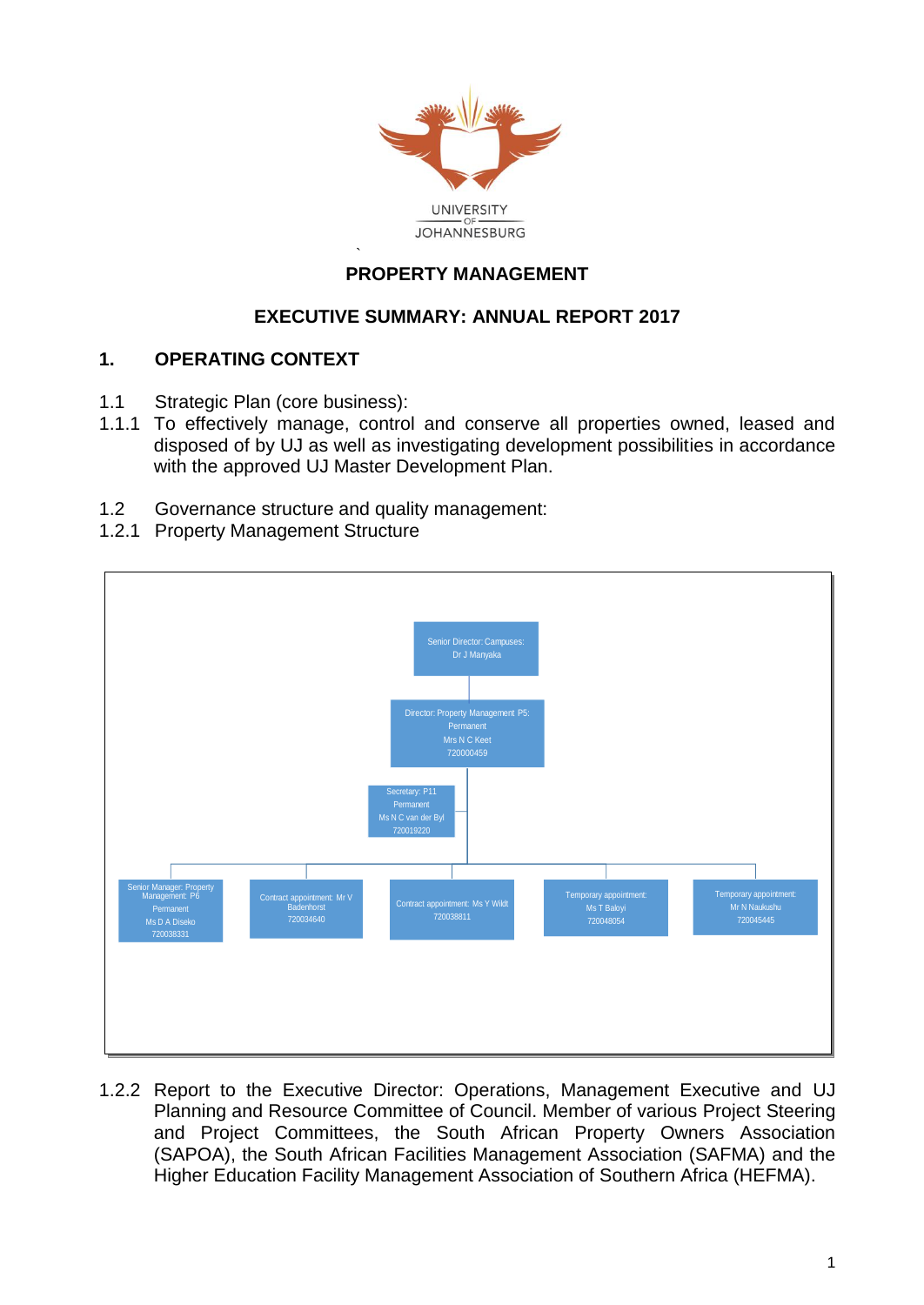1.2.3 Governance overview (committees/governance structures)

| Governance<br>structure                                                                                                                        | <b>Policies</b>                                                          | <b>Procedures</b>                                                                                                                              | <b>Charter</b>                                                                                        |  |
|------------------------------------------------------------------------------------------------------------------------------------------------|--------------------------------------------------------------------------|------------------------------------------------------------------------------------------------------------------------------------------------|-------------------------------------------------------------------------------------------------------|--|
| <b>Minister of Education</b><br><b>UJ Council</b>                                                                                              | Higher<br><b>Education Act</b><br>1997 (Act 101 of<br>1997)              | Procedures for the<br>acquisition,<br>disposal, leasing<br>and development of<br>land and buildings.                                           | Charters for:<br>Council<br><b>Council Exco</b><br>Planning and<br>Resource<br>Committee of           |  |
| <b>Planning and Resource</b><br><b>Committee of Council</b><br><b>Council Finance</b><br>Committee<br>Management<br><b>Executive Committee</b> | <b>UJ Statute</b>                                                        | Delegation of<br>authority: Council<br>and Council<br>Committees                                                                               | Council<br><b>Council Finance</b><br>Committee                                                        |  |
| South African Heritage<br><b>Resources Agency</b>                                                                                              | <b>National</b><br>Heritage<br>Resources Act,<br>No 25 of 1999<br>(NHRA) | Applications<br>compliant with<br>NHRA and<br>Regulations.                                                                                     | NHRA and<br>Regulations                                                                               |  |
| <b>Local Government</b><br><b>Structures</b>                                                                                                   | Legislation and<br>By-Laws                                               | Applications<br>compliant with land-<br>use rights and<br>changes to land-use<br>rights.<br>Land exchange,<br>expropriation and<br>alienation. | <b>Municipal Financial</b><br><b>Management Act</b><br><b>Relevant legislation</b><br>and Regulations |  |

# 1.2.4 Quality Management

- Regular meetings with clients and professional teams;
- Meetings with Project Steering and Project Committees;
- Written feedback on recommendations;
- Application of 48 hour turn-around strategy with resolution where possible and where not, provide reason analysis.
- Responses to all environments are followed up with an electronic mail within 48 hours and reason analysis is provided where possible.
- Respond within 48 hours when called upon in respect of infrastructural or logistical in respect of registration and graduation.
- Regular reports to clients and governance structures;
- Risk and mitigation assessments;
- Follow up inspections and site visits;
- Surveys;
- Effective recordkeeping and archiving of documents;
- Data comparison, updates and revision;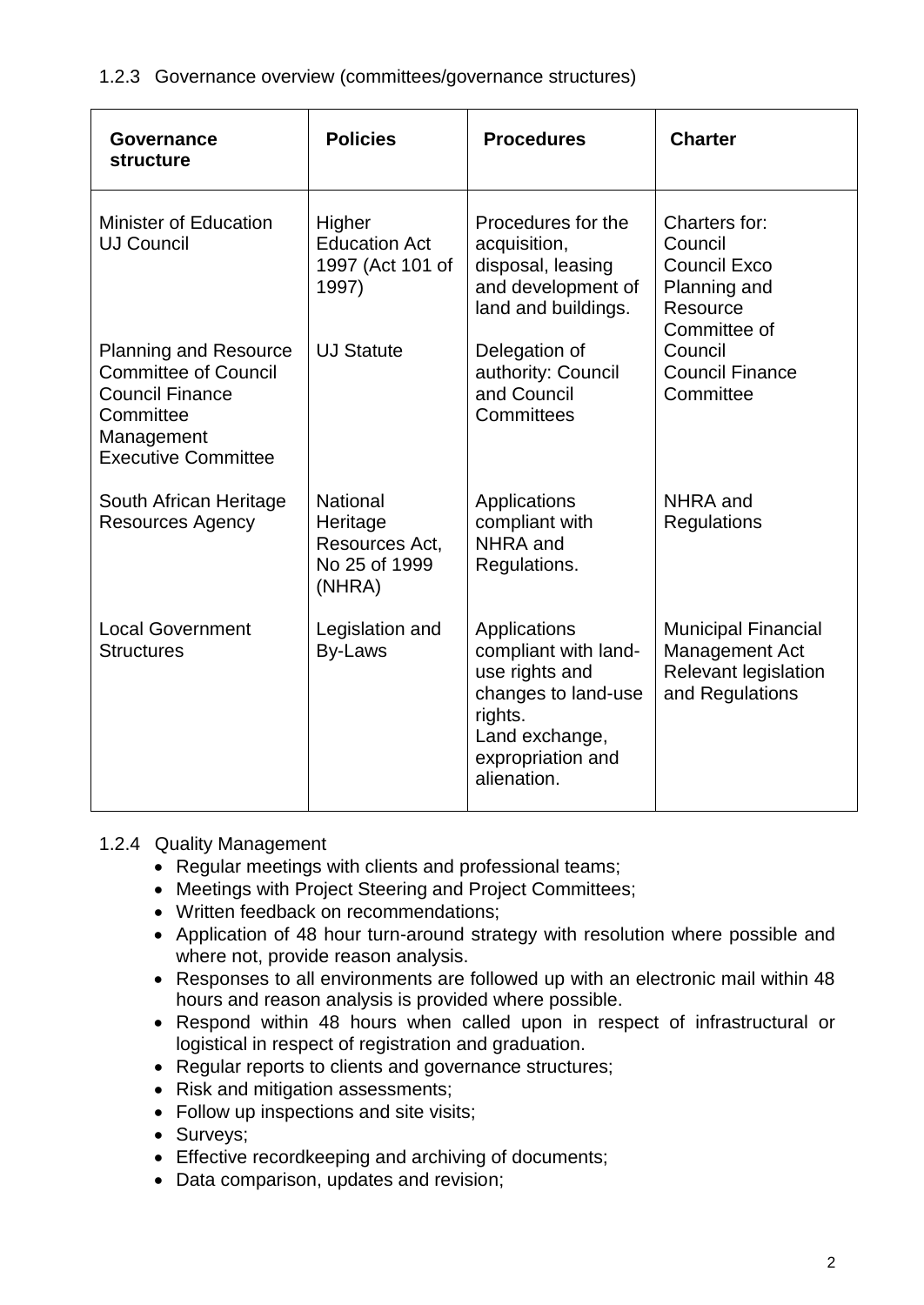- Ensure that all processes affecting projects deliverables are managed and completed within the project timeframes and budget, including the appointment and management of professional teams or consultants;
- Written reports from professional appointees;
- Effective control systems to ensure corporate governance adherence;
- Improve the techniques/systems in managing the department;
- Timeous provision of advisory and accurate property information relayed in various formats, i.e. written reports, memorandums, electronic mail, telephonically, etc and verbally in all meetings where the enquiry requires input in terms of property information;
- Information relayed and conveyed during project delivery planning and during execution of project deliverables, are recorded in Project Minutes.

# **2. RISK AND MANAGEMENT OF RISK**

- 2.1 Rezoning of newly acquired properties from Residential, Business etc to Educational.
- 2.2 Town Planning applications on SWC: Consent uses and township establishment.
- 2.3 The Property Database is comprehensive and updated annually.
- 2.5 Heritage management of buildings Applications in terms of NHRA are being lodged for alterations and demolition of all buildings older than 60 years.
- 2.6 Student Centres: Management of outstanding debt, health audits and corporate governance controls.

# **3. STRATEGIC THRUSTS AND TARGETS**

- 3.1 Excellence in Research and Innovation:
- 3.1.1Support academics in line with student / UJ academic and general events calendar: 48 hour response with resolution where possible and where not, reason analysis was provided. Processes to obtain resolution and information obtained were communicated upon receipt. Increase the number of beds for international academic accommodation.
- 3.1.2Excellence in Teaching and Learning:

Provision of advisory and accurate property information relayed in various formats, i.e. written reports, memorandums, electronic mail, telephonically, etc and verbally in all meetings where the enquiry requires input in terms of property information.

- 3.1.3Identify 1 significant and sustainable community engagement project for OPS:
	- Attend meetings of project team to discuss strategy and action plan. Assist and provide information as and when required. Existing projects include the Egoli Gas Development, the SWC Wetland, the Melville to Braamfontein Urban Design Cycling Project, the Ellis Park Precinct Rejuvenation Project (member of the Spatial and Transportation and Urban Management Task Teams), the Mayoral Decking Project (member of the task team) and the Corridors of Freedom (Empire/Perth Corridor). Active involvement in the Gauteng Department of Infrastructure Development projects and workshops.
- 3.2 An International Profile for Global Excellence and Stature:
- 3.2.1Health and Safety overall compliance rate of 82%:

UJ's OHS compliance targets are supported. Inform Occupational Safety Department of all property acquisitions/demolitions/projects within 48 hours.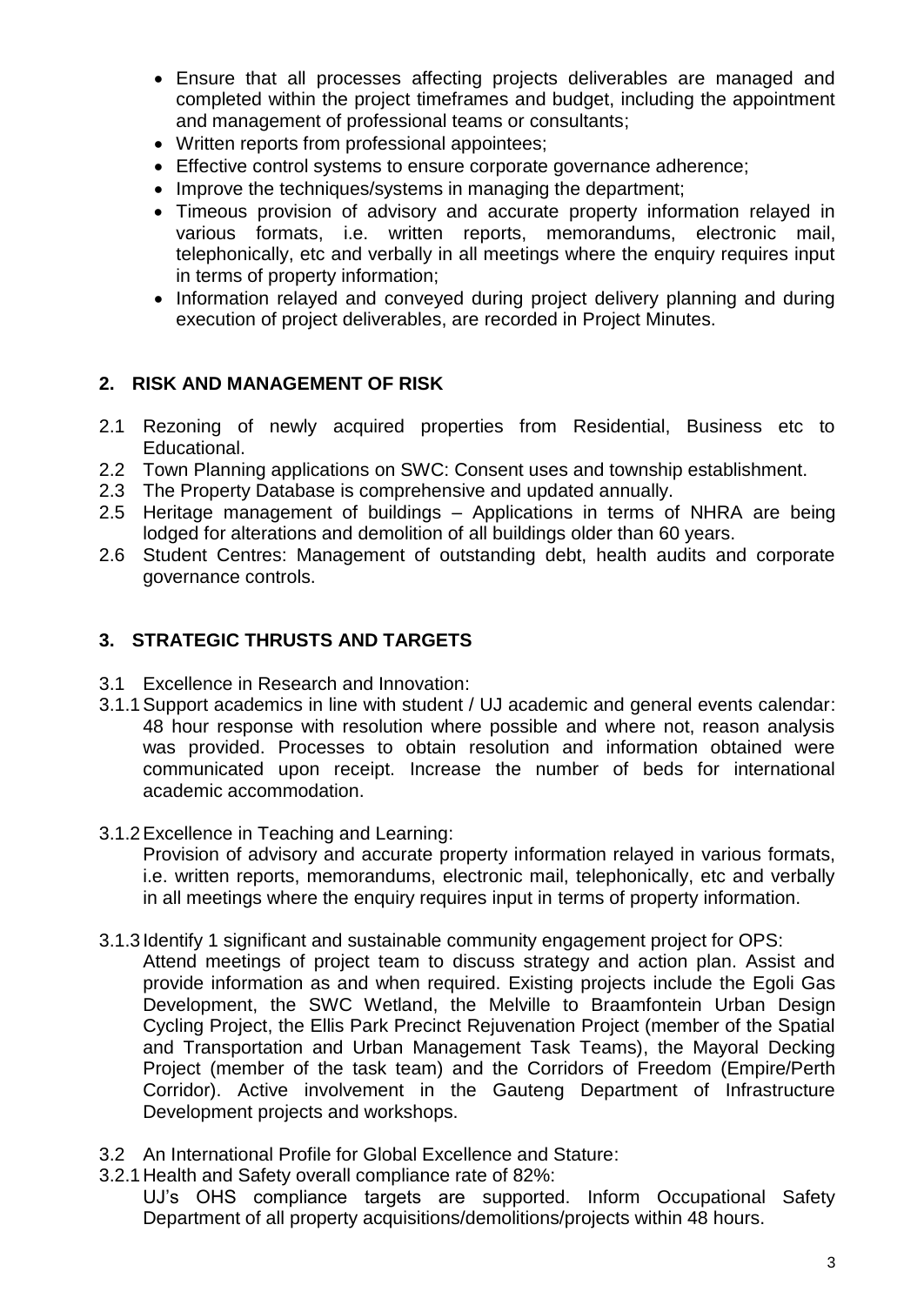Ensure compliance to Section 8 of the OHS Act: Safety of all employees under supervision (enforce Section 14: duties of employees). Report all safety related deviations to Occupational Safety Department. Relaying of information to staff and students on various processes followed during the completion of various projects.

Provision of information is relevant to how property conditions can affect the implementation, execution of successful delivery of projects.

3.2.2Environment conducive to a positive student, staff and visitor in campuses and residences.

Ensure that all processes affecting projects deliverables are managed and completed within the project timeframes and budget, including the appointment and management of professional teams or consultants.

Processes include:

Rezoning, consolidation and/or subdivision of properties.

Road closures, acquisition of closed roads and incorporation into campus (rezoning and consolidation).

Registration of various servitudes, including aerial (pedestrian bridges), existing municipal services, road widening, right of way, BRT, etc.

Negotiations and reviewing of lease agreements with local organisations and municipal entities pertaining to the utilisation of sport facilities.

Ensure compliance with Local and National Legislation, e.g. Municipal By-Laws, and National Heritage and Resources Act, National Water Act and National Environmental Management Act. (Water use license, heritage buildings, site development plans, building plans.)

Removal of restrictive conditions contained in title deeds prohibiting the optimum utilisation of properties.

Timeous provision of advisory and accurate property information relayed in various formats, i.e. written reports, memorandums, electronic mail, telephonically, etc and verbally in all meetings where the enquiry requires input in terms of property information.

Information relayed and conveyed during project delivery planning and during execution of project deliverables, are recorded in Project Minutes.

Provision of written feedback in monthly and other reports. Compile and submit monthly and other ad-hoc reports to ED: Ops, for approval and/or submission to MEC and PRC if required. A large amount of reporting is also done electronically and not contained in formal written reports.

3.2.3Safety and security of staff, students and visitors.

Provide support to responsible unit.

Communicate time frames and processes during transitional periods when acquiring or alienating properties, to stakeholders and OPS Managers. Including an extension or breach in property boundaries during construction projects, i.e. road widening, demolitions and building layouts.

Prompt effective responses communicated to all staff, students and relevant stakeholders. Communicate timeframes and processes during transitional periods when acquiring or alienating properties, to stakeholders and Operations managers.

3.2.4Way finding plan implementation and improved signage:

Develop implementation strategy including resource requirements.

Monitor and record signage strategy by linking it to Local Government By-Laws and Regulations, i.e. Applications to CoJ for external signage and pylons (ensure that property information contained in applications for approval are accurate and correct, provide title deeds, zoning certificates and SG Diagrams to accompany application).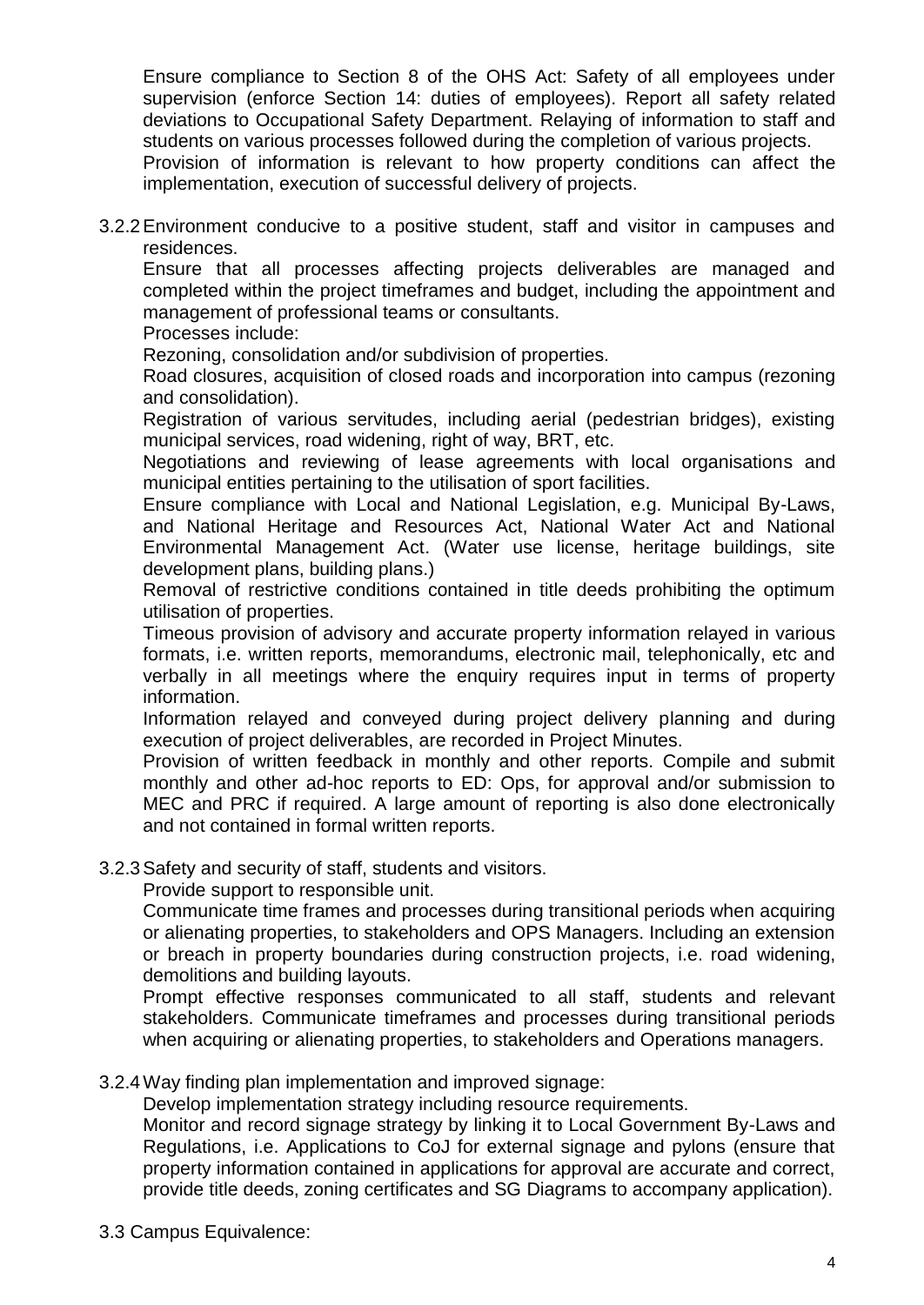3.3.1Manage the DFC consolidation project to ensure delivery of the Council – approved project on time, within budget and to the required professional engineering standards:

Ensure that all processes affecting projects deliverables are managed and completed within the project timeframes and budget, including the appointment and management of professional teams or consultants.

Processes include:

Rezoning, consolidation and/or subdivision of properties.

Road closures, acquisition of closed roads and incorporation into campus (rezoning and consolidation).

Registration of various servitudes, including aerial (pedestrian bridges), existing municipal services, road widening, right of way, BRT, etc.

Negotiations and reviewing of lease agreements with local organisations and municipal entities pertaining to the utilisation of sport facilities.

Ensure compliance with Local and National Legislation, e.g. Municipal By Laws, and National Heritage and Resources Act, National Water Act and National Environmental Management Act. (Water use license, heritage buildings, site development plans, building plans.)

Removal of restrictive conditions contained in title deeds prohibiting the optimum utilisation of properties.

Member of the Steering Committee that reports to the PRC and MEC. Compilation and submission of reports to the ED Operations, MEC and PRC on progress of tasks and functions, including progress by appointed professionals.

3.3.2Planning and approval of large events on SWC in line with UJ policy:

SWC events plan in line with values, academic project and Brand of UJ.

Provide input and support to responsible unit when required within the 48 hour turnaround timeline.

- 3.4 Leadership that counts in the Institution and Civil Society
- 3.4.1Development plan and implementation with a focus on customer relations and capacity – follow through with monitoring and evaluations.
- 3.4.2Transformation of all staff with a focus on customer service excellence, cultural integration and employment equity. Appointed as transformation facilitator. Attended workshops, seminars and meetings. Participation in the UJ's 2013 Diversity Week.
- 3.4.3Regular showcasing to MEC, MECO and PRCC. Compiled and submitted detailed reports to Executive Director: Operations; substantiate evidence of significant leadership. Developed a relationship with JPC, JDA and JRA to ensure better service to UJ, introduced UJ and MDP, showcased new and current projects, extended invitations and arranged visits to all UJ campuses. Involved City Leaders in UJ's Strategic Plans for development.

Included in Ellis Park Precinct Rejuvenation - Spatial & Transportation and Urban Management Task Teams.

Member of Mayoral Task Team for Decking Project.

Represents UJ in the Melville to Braamfontein Urban Design Cycling Project.

Represents UJ in the City of Johannesburg's Corridors of Freedom (Empire/Perth Corridor) Project.

Mentorship and tutor UJ students in property related projects.

Elected to HEFMA Executive Committee as Treasurer.

Significant reduction in downtimes and outages of power and water to UJ campuses with focus on APB and DFC. (Monitor all outages and report to CTS to communicate to contact persons at CoJ.): Ensure that accurate property information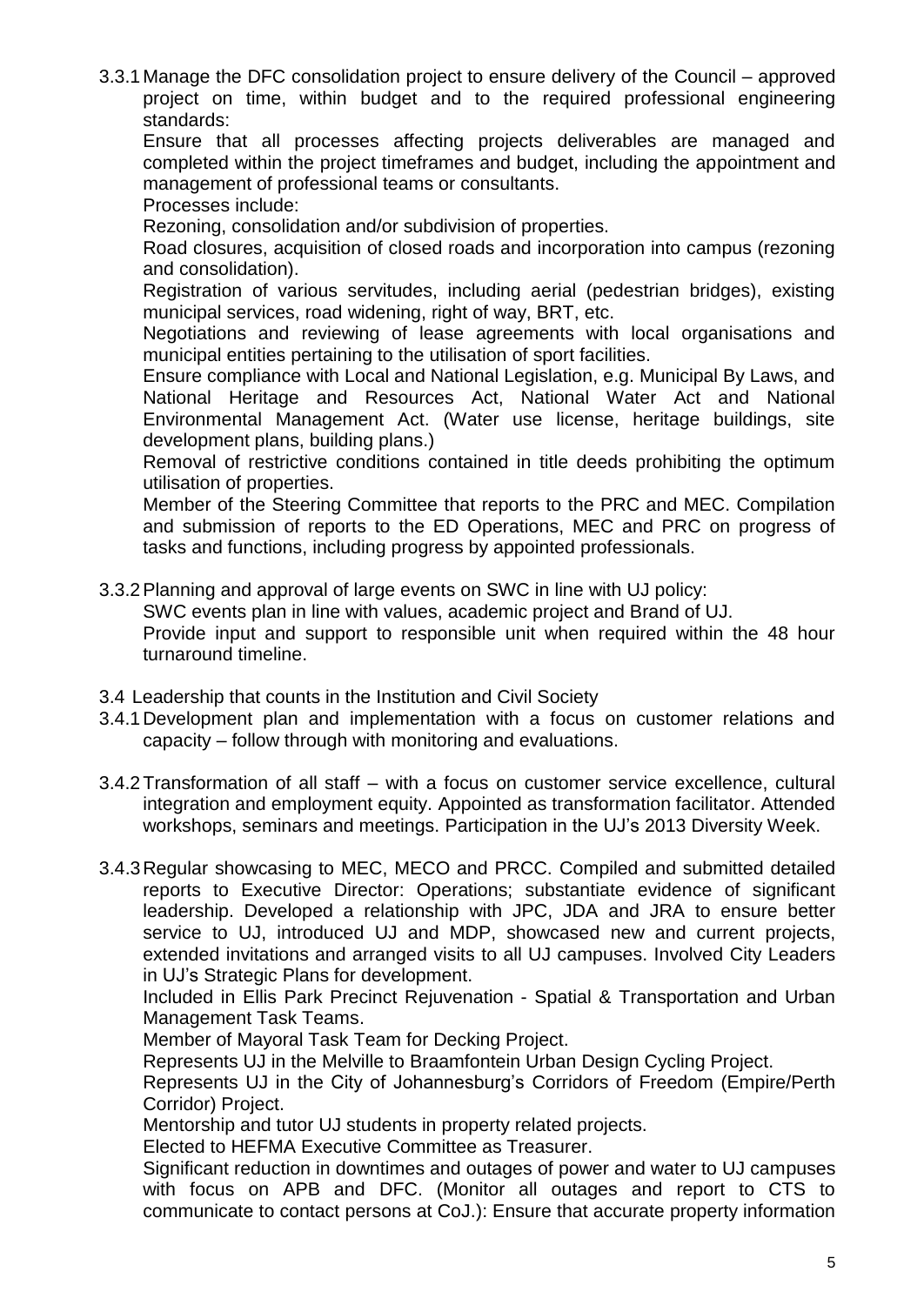are indicated in all references to and invoices from CoJ as recorded in the Master Property Database. Record all communications with CoJ.

3.4.4Strategic partnerships in city, region, national and international organizations that uphold UJ values and interests.

Liaise with Ward Councillors regarding Community and City Council Projects, UJ Projects and its impact on community and surrounding environment, facilitation of collective projects and forums. E.g. BRT, Ellis Park Precinct Improvement Task Teams, rejuvenation and refurbishment of Wards, servitudes, street children, traffic intersections, DFC/APB Decking Project, Egoli Gas Development, Cycling and Corridors of Freedom Projects.

Established an agreement with various City entities, thus created an excellent working relationship with the Johannesburg Development Agency, Johannesburg Road Agency and Johannesburg Property Company to ensure collaboration on various generic projects.

Director attended the Annual HEFMA Conference 2014. Member of and attending meetings of HEFMA Executive Committee.

- 3.5 Resources that enable UJ's fitness for purpose, support primary core thrusts:
- 3.5.1Maximising Intellectual Capital: Succession plans for critical staff defined and implemented.

Application of and adherence to Project Management methodologies in approved project programmes and budgets. All actions are recorded in minutes and written records of Project Team Minutes.

The appointment of subject matter experts, project outcomes and performance of professional team has been recorded and monitored.

Risk management and employment of mitigating factors in project programme applied, monitored and recorded in Project Team minutes.

Provide accurate property information for inclusion in Archibus system. Application of information monitored and recorded.

Substantial Revision of Campus Master Plan: Ensure that accurate property information is included in MDP. Increased involvement in the revision of Campus Master Plan.

3.5.2Institutional Efficiency and Effectiveness: Adhering to Corporate Governance Compliance by timely submissions of comprehensive and accurate reports to executive management and governance structures. Reports are included in the official minutes of governance structures.

Energy management that enables UJ to achieve energy efficiency that meets the Council – approved target for energy savings: Provide support to responsible unit as requested within the 2 business day turnaround time. Ensure that accurate property information is provided and recorded.

Waste management that enables UJ to achieve waste recycling efficiencies that meet the Council approved target for waste recycling: Provide support to responsible unit as requested within the 2 business day turnaround time. Ensure that accurate property information is provided and recorded.

3.5.3Financial management: Monthly budget reviews. Ensure budgets are monitored and outputs measured according to monthly budget reports.

Submission of 2015 Projected DPM Budget 2015 on time and to acceptable standards as defined by Finance.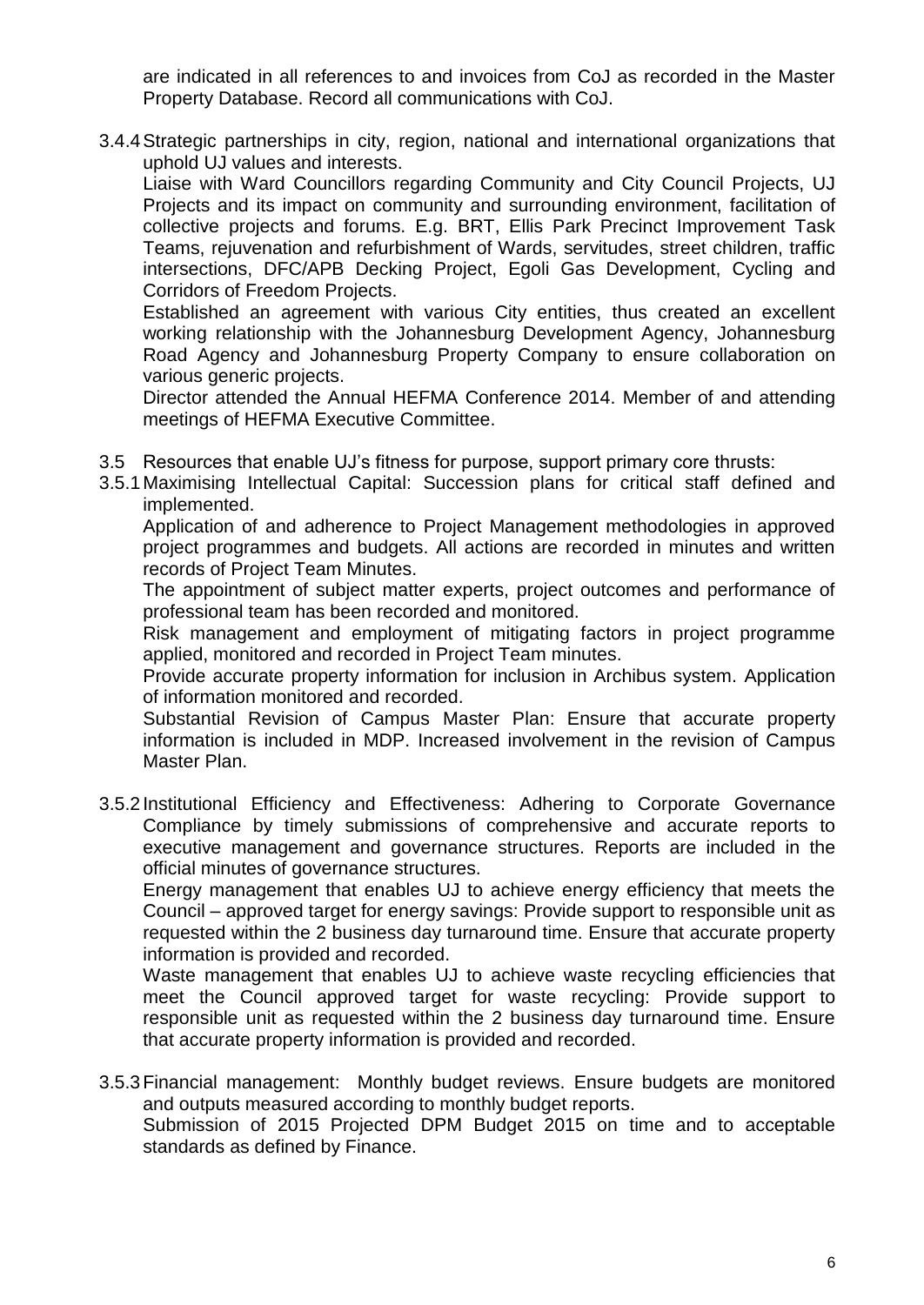# **4. PERFORMANCE**

The Department performed as follows

- 4.1 The following town planning and land-use rights applications had been submitted to the City of Johannesburg (CoJ) for consideration and approval:
- 4.1.1 Erven 114 to 118, New Doornfontein, consolidation;<br>4.1.2 Frven 114 to 118 New Doornfontein, rezoning.
- 4.1.2 Erven 114 to 118 New Doornfontein, rezoning.<br>4.1.3 Erven 1002 and 1003 New Doornfontein, rezor
- Erven 1002 and 1003 New Doornfontein, rezoning and consolidation.
- 4.1.4 Erf 627 Doornfontein, rezoning and consolidation.
- 4.1.5 Erf 1009 New Doornfontein, rezoning.
- 4.1.6 Rezoning and consolidation of APB campus registration of properties in UJ's name;
- 4.1.7 Orlando eKhaya Project combined with City of Johannesburg Land exchange proposal – Land was subdivided, consolidated and included in an application for the establishment of a township as per the land exchange agreement between UJ and JPC (Johannesburg Property Company). Alternative proposals were submitted by the CoJ regarding the management of the SWC Wetland.
- 4.1.8 Consent use applications and r
- 4.1.9 Erf 1/809 Auckland Park: UJ has brought a legal action against the AFM, which had resulted in an appeal lodged by the AFM, which will be heard in June 2018.
- 4.1.10 The following properties were acquired and transferred in UJ's name:
	- Erf 15 Rossmore, 11 Auckland Avenue
	- Erf 17 Rossmore, 13 Auckland Avenue
	- Erf 108 Rossmore, 14 Chislehurst Avenue
	- Erf RE/110 Rossmore, 12 Chiselhurst Avenue (Plumpudding Guesthouse)
	- Erf 222 Richmond, Nano Towers
	- Erf 108 Auckland Park, 69 Twickenham Avenue
	- Erf Re/99 Auckland Park, 68 Twickenham Avenue
- 4.1.11 The renewal of the YMCA lease agreement was negotiated and renewed.
- 4.1.12 Title deed register completed and ongoing.
- 4.1.13 Historical information/archive ongoing.
- 4.1.14 Heritage buildings audit all UJ Campuses ongoing.
- 4.1.15 The Property Database is comprehensive and updated annually.
- 4.1.16 Heritage management of buildings Applications in terms of NHRA are being lodged for alterations and demolition of all buildings older than 60 years.
- 4.1.17 The Revision of master Development Plan commenced and will be concluded in 2018.
- 4.1.18 An application to permanently close Chiselhurst and Moseley Avenues in Auckland Park and to create a security entrance and exit, has been submitted to the CoJ for consideration. Road closure Rossmore
- 4.1.19 Discussions with GDID, workshops and presentations
- 4.1.20 Student centres: All lease agreements and renewals have been concluded, new leases, new tenants and outstanding outtanding debt, is managed daily.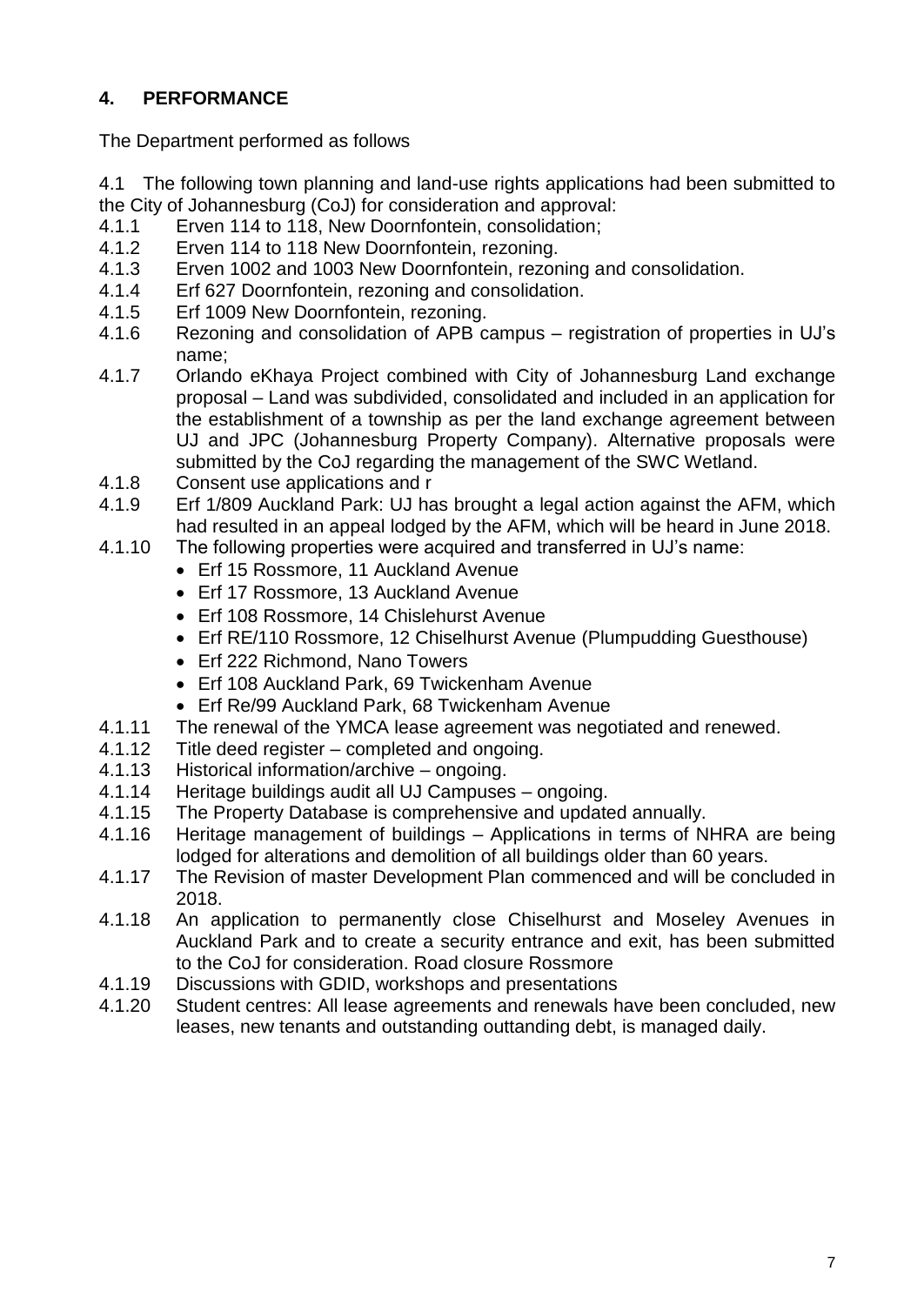# **5 RESOURCE MANAGEMENT**

#### 5.1 Employee profile

| <b>PEROMNES</b> | W | С | <b>FEMALE</b> | <b>MALE</b> |
|-----------------|---|---|---------------|-------------|
|                 |   |   |               |             |
| P6              |   |   |               |             |
|                 |   |   |               |             |
| P12 (contract)  |   |   |               |             |
| <b>otal</b>     |   |   |               |             |

- 5.2 Staff turnover: One temporary staff member resigned during 2017, but another temporary appointment was made in its place
- 5.3 Succession plan: Appointment of duly qualified Senior Manager.
- 5.4 Achievement of employees:
- 5.4.1Director and Senior Manager attended national HEFMA SA Conference, Director was re-elected as national HEFMA SA Treasurer for a further period of three years.
- 5.4.2 Senior Manager elected as a member of the UJ Pension Fund Board of Trustees.
- 5.5 Staff Development Programme: Staff attended and completed the following training and development programmes: Project Management, Advanced Project Management, Business Administration, Introduction to Compliance and Compliance Risk Management Plan.

# **6 FINANCIAL MANAGEMENT:**

- 6.1 Financial Review (budgets, actual expenditure, etc.).
- 6.1.1 Operational Budget:
- 6.1.1.1 Salaries: R2,289,809.28 (23%)
- 6.1.1.2 Operational: R 10,275,973.50

6.1.2 Project Budget:

- 6.1.2.1 Approved budget: R ..
- 6.1.2.2 Expenditure: R ...

# **7 ENVIRONMENTAL SUSTAINABILITY**

- 7.1 An application for a water use license was prepared and submitted to the Department of Water Affairs for the ground water in the Perskor building and on the DFC Campus. Final approval had been received.
- 7.2 Existing Ecological Management Plans for the UJ Island and SWC are monitored in accordance with approved environmental management plans.
- 7.3 DPM is actively involved in the UJ's drive to recycle paper and recycles all paper waste.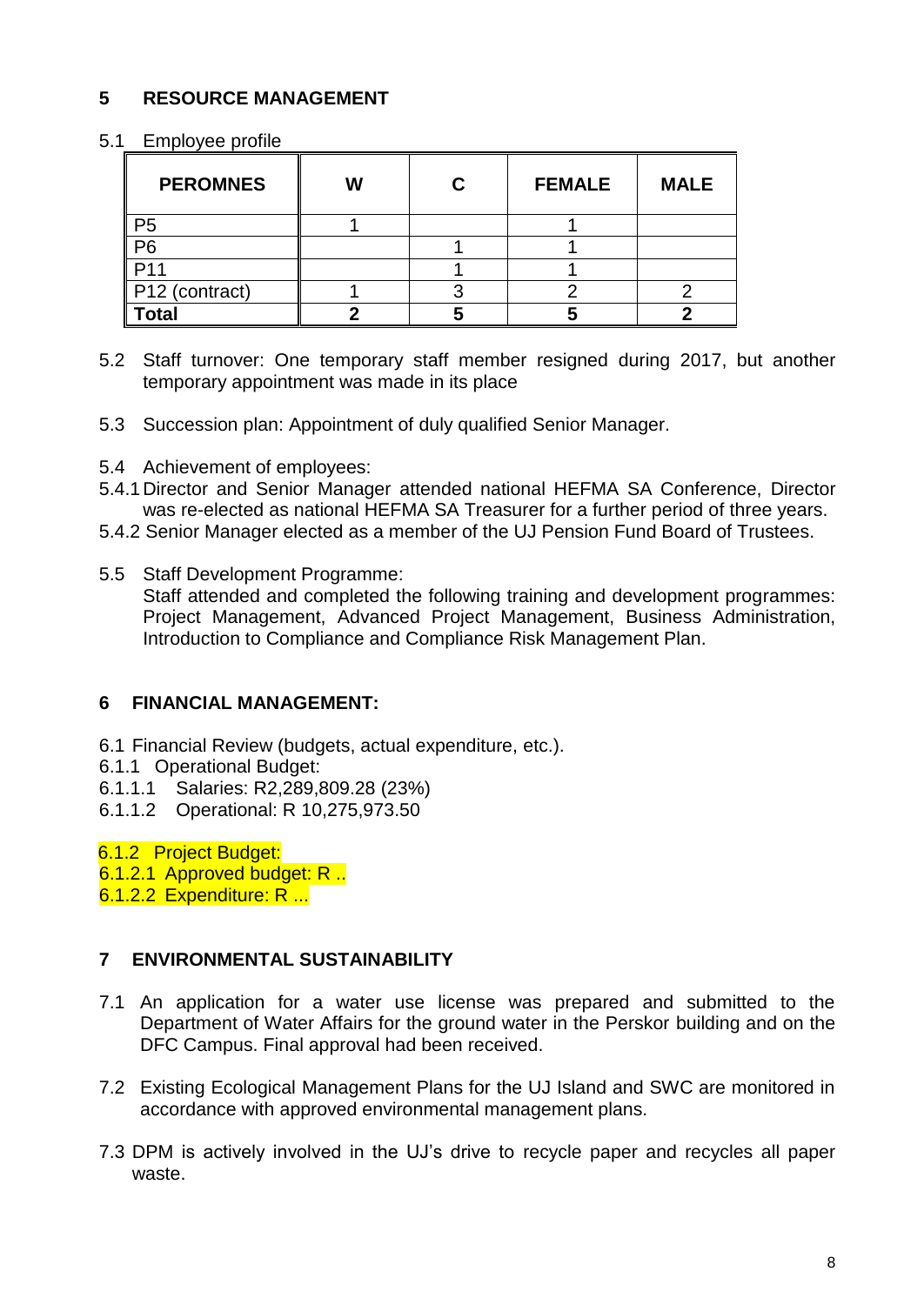# **8. STAKEHOLDER ENGAGEMENT**

- 8.1 Soweto Campus Conservation of the Enoch Sontonga Koppie, Klipspruit Wetlands and redevelopment of the Orlando Dam in conjunction with the City of Johannesburg.
- 8.2 APB Egoli Gas Development Project, which includes the historical conservation of the heritage buildings and the reinstatement of the wetland.
- 8.3 APK UJ is represented on the BRT Community Liaison Forum and consults with other community forums (ARHRRA) regarding land-use applications and changes, as well as the Melville Community Development Organisation and Ward Councillor.
- 8.4 DFC UJ is represented on the Ellis Park Management Forum, which serves as a vehicle to ensure that access to all sporting facilities in the area is made available to UJ students. Regular consultation with the Ward Councillor, Municipal Manager and entities regarding UJ's proposed development in the surrounding area.
- 8.5 Continuous consultation with the JRA, JDA and JPC with regard to current and future development projects by both the CoJ and UJ.
- 8.6 UJ is acknowledged and included as a task team member on various projects under management of the CoJ. Details of such projects have been included in the above report.
- 8.7 Launch of UJ and CoJ MMC meetings and Inner City Partnership Forum: The purpose of these meetings are to bring together top office bearers and key managers of the City-Region and the University, in a structured forum. The engagement will explore common initiatives and renew commitment to advance equitable development, a better life for all. It will give practical meaning to UJ's commitment of making a contribution to regional development by partnering with the Gauteng Inner City Re-generation group. The hope is to create an equitable working relationship between the University of Johannesburg and CoJ.

# **9. LEADERSHIP FOOTPRINT**

9.1 A unique relationship between UJ, the CoJ and the various municipal agents has been established which ensures that current and future (internal and external) development projects are communicated effectively, managed within budget and completed timeously.

# **10. CONCLUSION AND WAY FORWARD**

- 10.1 A strategic plan for the expansion and development of all UJ Campuses had been included in the revision of the UJ's Master Development Plan, with clear guidelines for the implementation of 5, 10 and 15 year roll-out plans. The revision of the UJ's Master Development Plan and future development projects would be explored and considered in conjunction with the CoJ's Urban Design Framework.
- 10.2 The UJ's strategy to enhance its international profile, included the provision of appropriate multi-campus accommodation for international academic visitors. The accommodation of international students were highlighted as essential.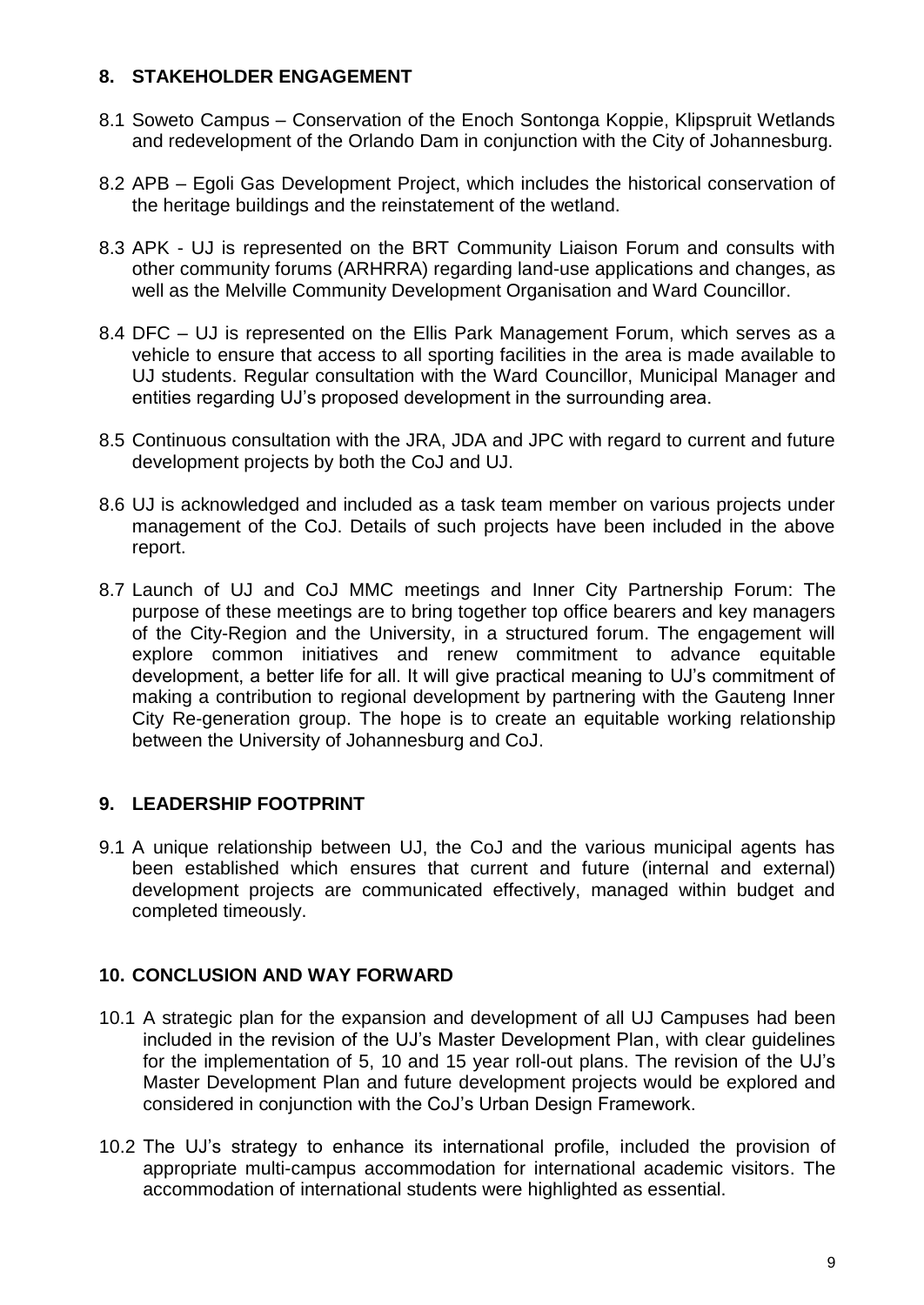- 10.2.1 Deficiencies included in the strategy were the increasing number of international students registered at UJ as well as the insufficient and inadequate accommodation for international academic visitors and students.
- 10.2.2 Opportunities for income generation must be actively pursued in current and new initiatives in order to enhance the UJ's international profile, particularly in respect of lucrative international research partnerships, and the resources that underpin it.
- 10.2.3 All four UJ campuses must benefit from, and contribute to, an enhanced international profile.
- 10.2.4 Subsequently the MEC has requested Property Management (DPM) to explore the area known as the "Educational Link", the area situated between APK (University Road) and APB (Canary Street), as set out in the UJ's Master Development Plan. Several investigative and progress reports had been submitted to the MEC during the course of 2017. The most noticeable findings of the investigation are set out in such reports. The revision of the Master Development Plan is concentrating on the "Educational Link".
- 10.2.5 A proposal on the acquisition of certain properties situated in the proposed link between the APK and APB campuses, was submitted and approved by the MEC. However, in addition to the cost associated with the acquisition of these properties, an approximate budget should also be made available for Operational Departments such as Utilities, Maintenance, Protection Services and Occupational Safety, to fund expenses for which funding had not been included in any of the Operational Budgets for 2017:
- 10.2.6 The following are the *estimated future operating costs* normally associated with a residential property, after a preliminary assessment was done in conjunction with the various Departments within Operations:
	- Utilities: R3 453 per month
	- Protection Services: R26 000 per month \*Grade D 24 hr Security Officer.
	- Auxiliary services: R1 480.00 \*(Gardens, grounds and swimming pool)
	- Annual building maintenance: R65 000 per 3 year cycle.
	- Occupational Safety: R15 000 per year \*Installation and servicing of fire alarm system and equipment.
	- Telecommunications: To be confirmed. \*Installation of telephone and data lines/wi-fi.
- 10.2.7 The above estimated operating costs, excludes additional costs associated with statutory requirements applicable to any amendments to the existing land-use rights, in accordance with National and Local legislation.
- 10.3 All legal and statutory requirements (as contained in the Higher Education Act, 1977 and other existing legislation) pertaining to the development, ownership and landuse rights of all UJ properties, owned or leased, should be complied with.
- 10.4 New and proposed UJ projects should be planned in consultation with Property Management in order to make ample provision in the project timeframes for heritage, town-planning and legal requirements as contained in applicable legislation, in order to prevent unforeseen delays.